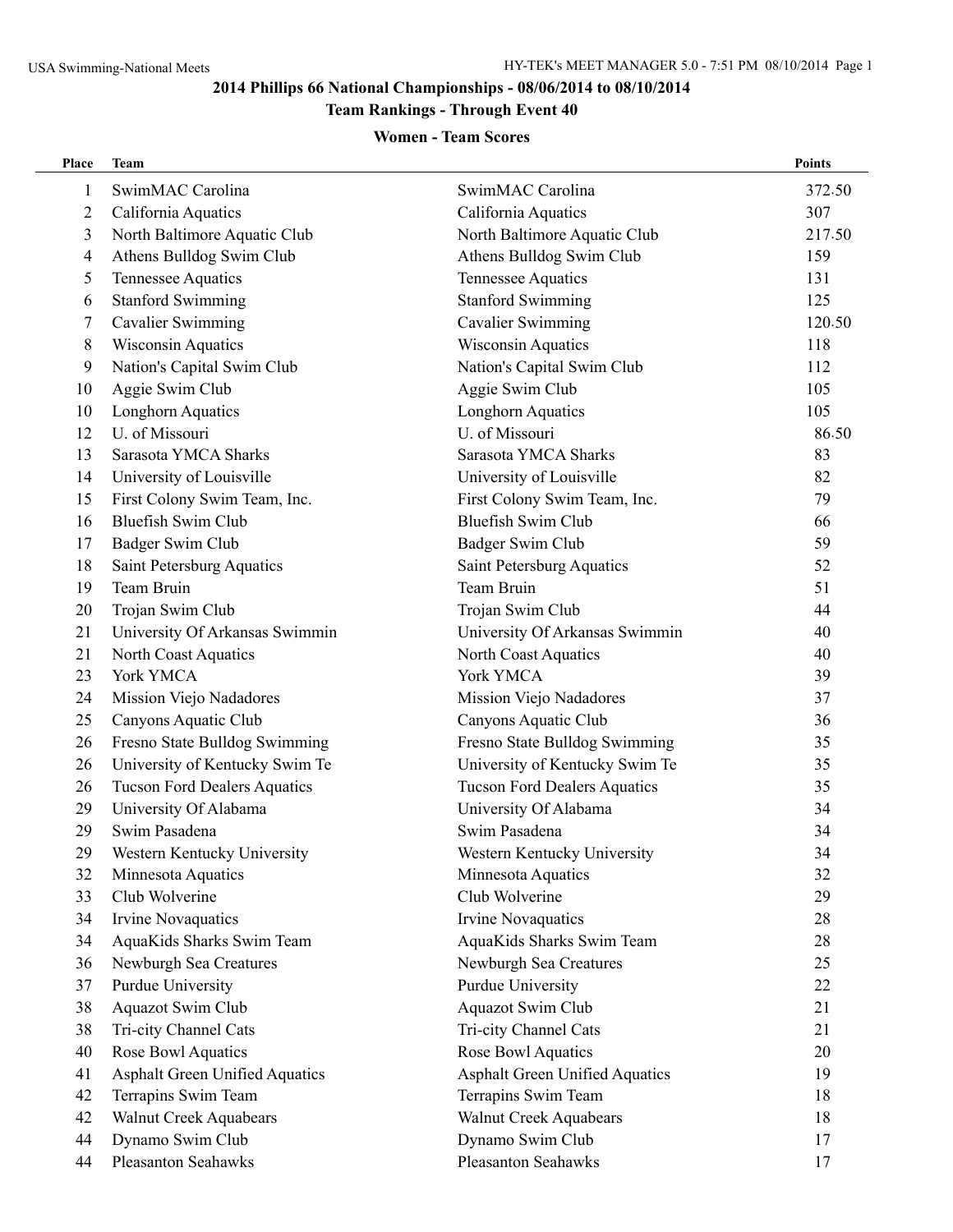# **Team Rankings - Through Event 40**

#### **Women - Team Scores**

| Place | Team                              |                                   | <b>Points</b>  |
|-------|-----------------------------------|-----------------------------------|----------------|
| 44    | Tiger Aquatics Swimming, LLC      | Tiger Aquatics Swimming, LLC      | 17             |
| 47    | Indiana University                | Indiana University                | 16             |
| 47    | Flint 'Y' Falcons                 | Flint 'Y' Falcons                 | 16             |
| 49    | NOVA of Virginia Aquatics, Inc    | NOVA of Virginia Aquatics, Inc    | 14             |
| 49    | Palo Alto Stanford Aquatics       | Palo Alto Stanford Aquatics       | 14             |
| 49    | SwimAtlanta                       | SwimAtlanta                       | 14             |
| 52    | San Diego State                   | San Diego State                   | 12             |
| 53    | Academy Bullets Swim Club         | Academy Bullets Swim Club         | 11             |
| 53    | Auburn University Swim Club       | Auburn University Swim Club       | 11             |
| 55    | <b>SOCAL Aquatics Association</b> | <b>SOCAL Aquatics Association</b> | 10             |
| 56    | Southwest Aquatic Team            | Southwest Aquatic Team            | 9              |
| 56    | City of Midland Swim Team         | City of Midland Swim Team         | 9              |
| 58    | Y-Spartaquatics Swim Club         | Y-Spartaquatics Swim Club         | 8              |
| 58    | <b>Liberty Aquatics</b>           | <b>Liberty Aquatics</b>           | 8              |
| 60    | University of Kansas              | University of Kansas              | 7              |
| 60    | Sandpipers Of Nevada              | Sandpipers Of Nevada              | 7              |
| 62    | Mount Pleasant Swim Club          | Mount Pleasant Swim Club          | 6              |
| 62    | Roadrunner Aquatic                | Roadrunner Aquatic                | 6              |
| 64    | King Aquatic Club                 | King Aquatic Club                 | 5              |
| 64    | PACK Swim Team of Pittsford       | PACK Swim Team of Pittsford       | 5              |
| 66    | University Of Iowa                | University Of Iowa                | 4              |
| 66    | Adirondack Aquatic Club           | <b>Adirondack Aquatic Club</b>    | 4              |
| 66    | University Of Notre Dame Swim     | University Of Notre Dame Swim     | 4              |
| 69    | T <sub>2</sub> Aquatics           | T <sub>2</sub> Aquatics           | 3              |
| 69    | Boise YMCA Swim Team              | Boise YMCA Swim Team              | 3              |
| 71    | University of Denver Hilltoppe    | University of Denver Hilltoppe    | $\overline{2}$ |
| 71    | North Carolina Aquatic Club       | North Carolina Aquatic Club       | $\overline{2}$ |
| 71    | Lakeside Swim Team                | Lakeside Swim Team                | $\overline{2}$ |
| 74    | Hopkins Mariner Swim Team         | Hopkins Mariner Swim Team         | 1              |
| 74    | Frisco Aquatics                   | Frisco Aquatics                   | 1              |
| 74    | Bellevue Club Swim Team           | Bellevue Club Swim Team           | 1              |
| 74    | La Mirada Armada                  | La Mirada Armada                  | 1              |
|       |                                   | Total 3.422.00                    |                |

#### **Men - Team Scores**

| Place | Team                                |                                     | <b>Points</b> |
|-------|-------------------------------------|-------------------------------------|---------------|
|       | SwimMAC Carolina                    | SwimMAC Carolina                    | 384           |
|       | North Baltimore Aquatic Club        | North Baltimore Aquatic Club        | 305           |
|       | California Aquatics                 | California Aquatics                 | 259           |
|       | Club Wolverine                      | Club Wolverine                      | 259           |
|       | <b>Stanford Swimming</b>            | <b>Stanford Swimming</b>            | 199           |
| 6     | <b>Tucson Ford Dealers Aquatics</b> | <b>Tucson Ford Dealers Aquatics</b> | 177.50        |
|       | Tennessee Aquatics                  | Tennessee Aquatics                  | 155           |
| 8     | <b>Wisconsin Aquatics</b>           | <b>Wisconsin Aquatics</b>           | 129           |
| 9     | Ohio State University               | Ohio State University               | 124           |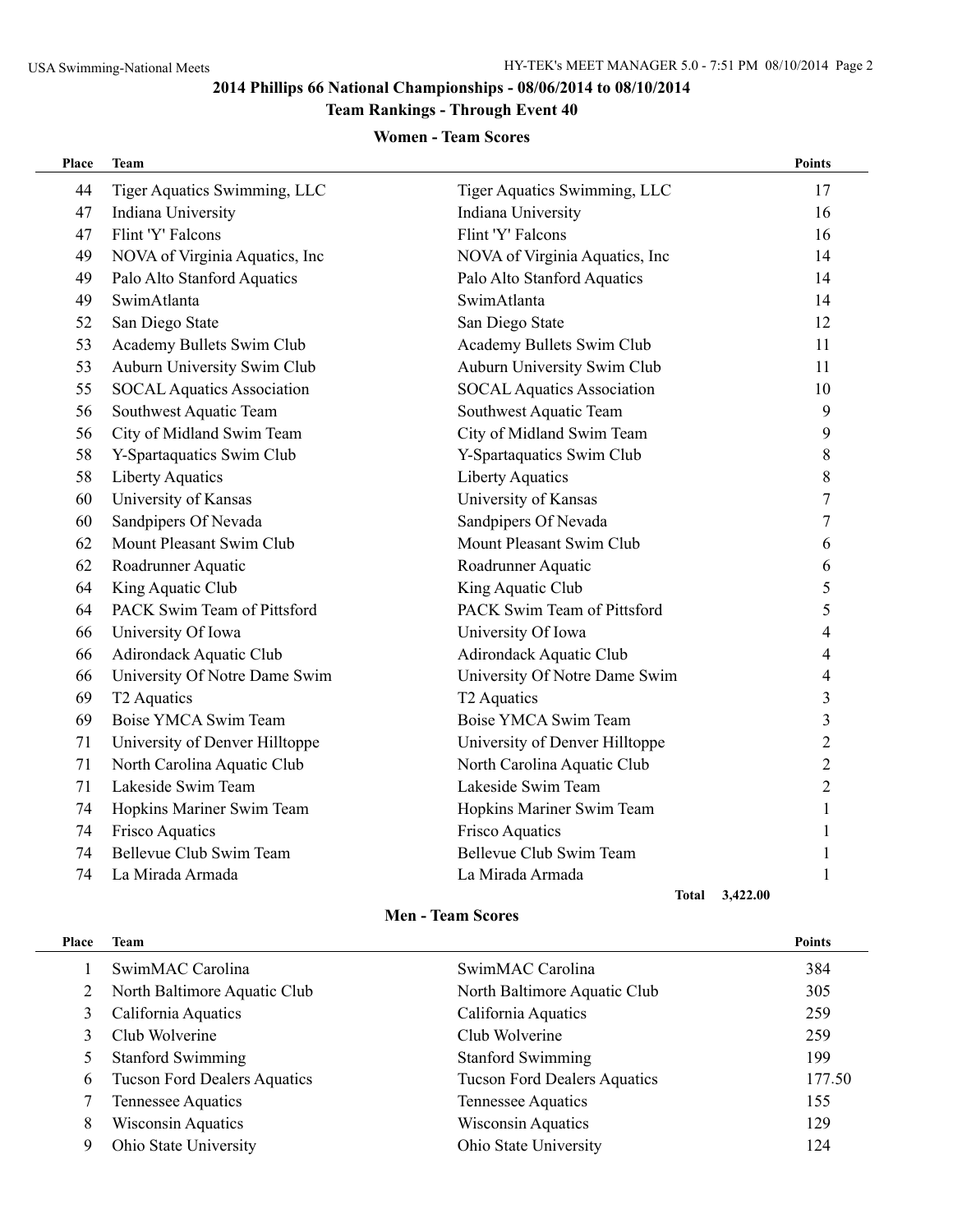# **Team Rankings - Through Event 40**

### **Men - Team Scores**

| Place | Team                           |                                | <b>Points</b> |
|-------|--------------------------------|--------------------------------|---------------|
| 10    | New York Athletic Club         | New York Athletic Club         | 120           |
| 11    | Badger Swim Club               | Badger Swim Club               | 95            |
| 12    | Nation's Capital Swim Club     | Nation's Capital Swim Club     | 80            |
| 13    | Dynamo Swim Club               | Dynamo Swim Club               | 70            |
| 14    | Indiana University             | Indiana University             | 67            |
| 15    | The Woodlands Swim Team        | The Woodlands Swim Team        | 66            |
| 16    | Nitro Swimming                 | Nitro Swimming                 | 57            |
| 17    | University of Louisville       | University of Louisville       | 52            |
| 17    | Athens Bulldog Swim Club       | Athens Bulldog Swim Club       | 52            |
| 19    | Mission Viejo Nadadores        | Mission Viejo Nadadores        | 51            |
| 20    | U. of Missouri                 | U. of Missouri                 | 48            |
| 21    | Palo Alto Stanford Aquatics    | Palo Alto Stanford Aquatics    | 43            |
| 22    | Aquazot Swim Club              | <b>Aquazot Swim Club</b>       | 38            |
| 23    | Greater Philadelphia Aquatic C | Greater Philadelphia Aquatic C | 32            |
| 24    | Longhorn Aquatics              | <b>Longhorn Aquatics</b>       | 31            |
| 25    | <b>Machine Aquatics</b>        | <b>Machine Aquatics</b>        | 30            |
| 26    | Metroplex Aquatics             | Metroplex Aquatics             | 26            |
| 26    | Phoenix Swim Club              | Phoenix Swim Club              | 26            |
| 28    | Auburn University Swim Club    | Auburn University Swim Club    | 25            |
| 28    | <b>CLASS Aquatics</b>          | <b>CLASS Aquatics</b>          | 25            |
| 28    | <b>Crimson Aquatics</b>        | <b>Crimson Aquatics</b>        | 25            |
| 31    | Schroeder YMCA Swim Team       | Schroeder YMCA Swim Team       | 20            |
| 32    | Minnesota Aquatics             | Minnesota Aquatics             | 19            |
| 33    | Redlands Swim Team             | Redlands Swim Team             | 18            |
| 33    | San Luis Obispo Swim Club      | San Luis Obispo Swim Club      | 18            |
| 35    | Loveland Swim Club             | Loveland Swim Club             | 17            |
| 35    | North Texas Nadadores          | North Texas Nadadores          | 17            |
| 37    | Team Santa Monica              | Team Santa Monica              | 16            |
| 37    | <b>Bluefish Swim Club</b>      | <b>Bluefish Swim Club</b>      | 16            |
| 39    | Peoria Area Water Wizards      | Peoria Area Water Wizards      | 15            |
| 40    | Cardinal Aquatics              | Cardinal Aquatics              | 13            |
| 40    | University of Denver Hilltoppe | University of Denver Hilltoppe | 13            |
| 42    | Nashville Aquatic Club         | Nashville Aquatic Club         | 12            |
| 42    | Purdue University              | Purdue University              | 12            |
| 44    | Patriot Aquatics               | Patriot Aquatics               | 11            |
| 45    | SwimAtlanta                    | SwimAtlanta                    | 10            |
| 46    | Donner Swim Club               | Donner Swim Club               | 9             |
| 46    | North Carolina Aquatic Club    | North Carolina Aquatic Club    | 9             |
| 46    | <b>Bolles School Sharks</b>    | <b>Bolles School Sharks</b>    | 9             |
| 49    | Alamo Area Aquatic Association | Alamo Area Aquatic Association | 8.50          |
| 50    | Houston Swim Club              | Houston Swim Club              | 8             |
| 51    | Tide                           | Tide                           | 7             |
| 52    | Lakeland Hills YMCA            | Lakeland Hills YMCA            | 6             |
| 52    | Yucaipa Swim Team              | Yucaipa Swim Team              | 6             |
| 52    | University Of Iowa             | University Of Iowa             | 6             |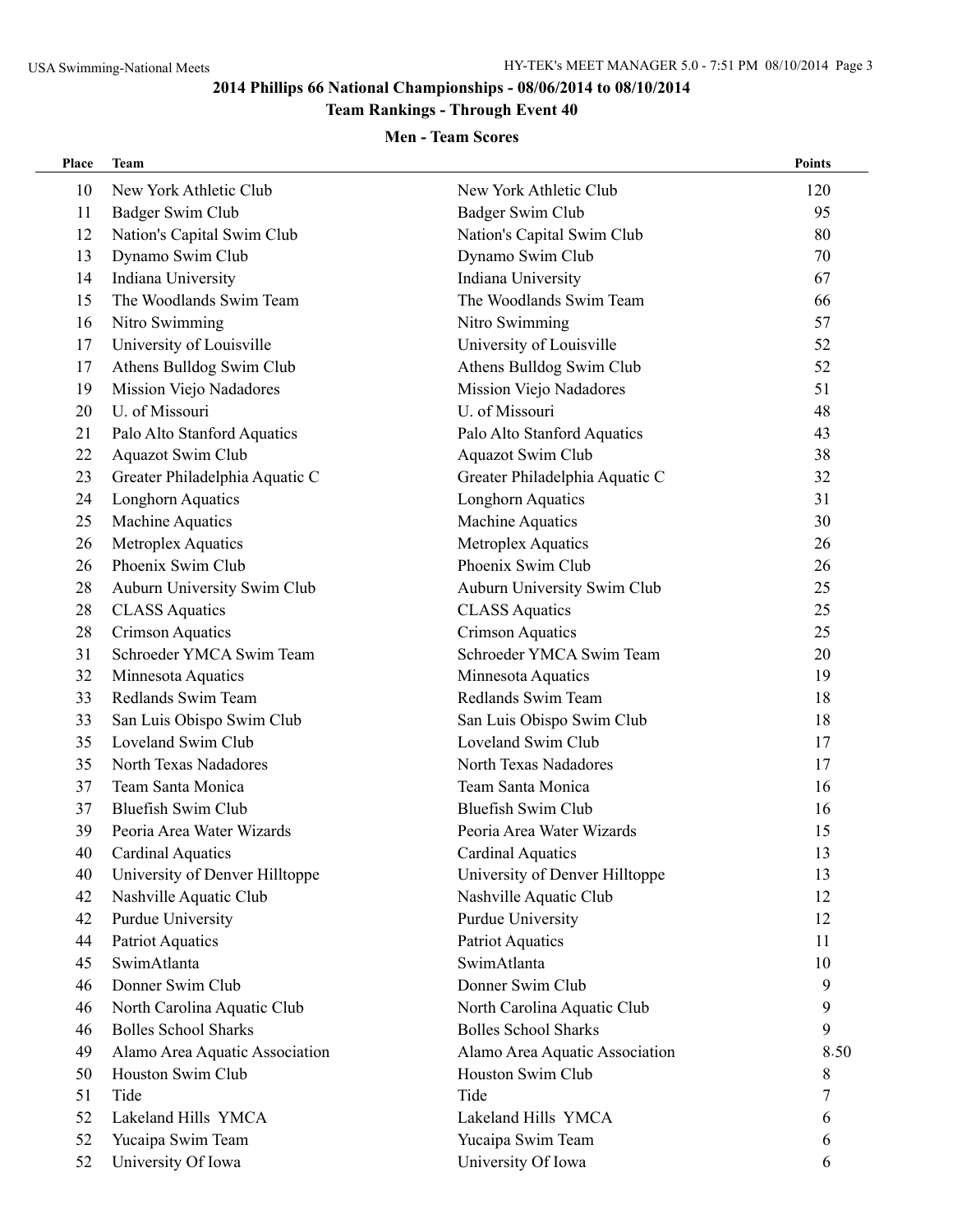# **Team Rankings - Through Event 40**

#### **Men - Team Scores**

| Place | <b>Team</b>                    |                                | <b>Points</b> |
|-------|--------------------------------|--------------------------------|---------------|
| 52    | Metro Aquatic Club of Miami    | Metro Aquatic Club of Miami    | 6             |
| 56    | Counsilman Center Swim Team    | Counsilman Center Swim Team    | 5             |
| 56    | PACK Swim Team of Pittsford    | PACK Swim Team of Pittsford    |               |
| 56    | Trojan Swim Club               | Trojan Swim Club               | C             |
| 59    | Santa Clara Swim Club          | Santa Clara Swim Club          |               |
| 59    | Gator Swim Club                | Gator Swim Club                |               |
| 61    | Terrapins Swim Team            | Terrapins Swim Team            | 3             |
| 62    | Peddie Aquatic Association     | Peddie Aquatic Association     | 2             |
| 62    | Clovis Swim Club               | Clovis Swim Club               | 2             |
| 62    | Baylor Swim Club               | Baylor Swim Club               | 2             |
| 62    | University of Kentucky Swim Te | University of Kentucky Swim Te | 2             |
| 62    | Blue Dolfins                   | <b>Blue Dolfins</b>            |               |
| 62    | Jersey Wahoos                  | Jersey Wahoos                  |               |
| 68    | Marietta Marlins, Inc.         | Marietta Marlins, Inc.         |               |
| 68    | Sandpipers Of Nevada           | Sandpipers Of Nevada           |               |
| 68    | Club Seminole                  | Club Seminole                  |               |
|       |                                | 3,393.00<br><b>Total</b>       |               |

#### **- Combined Team Scores -**

| Place | <b>Team</b>                         |                                     | Points |
|-------|-------------------------------------|-------------------------------------|--------|
| 1     | SwimMAC Carolina                    | SwimMAC Carolina                    | 756.50 |
| 2     | California Aquatics                 | California Aquatics                 | 566    |
| 3     | North Baltimore Aquatic Club        | North Baltimore Aquatic Club        | 522.50 |
| 4     | <b>Stanford Swimming</b>            | <b>Stanford Swimming</b>            | 324    |
| 5     | Club Wolverine                      | Club Wolverine                      | 288    |
| 6     | Tennessee Aquatics                  | Tennessee Aquatics                  | 286    |
| 7     | <b>Wisconsin Aquatics</b>           | <b>Wisconsin Aquatics</b>           | 247    |
| 8     | <b>Tucson Ford Dealers Aquatics</b> | <b>Tucson Ford Dealers Aquatics</b> | 212.50 |
| 9     | Athens Bulldog Swim Club            | Athens Bulldog Swim Club            | 211    |
| 10    | Nation's Capital Swim Club          | Nation's Capital Swim Club          | 192    |
| 11    | Badger Swim Club                    | Badger Swim Club                    | 154    |
| 12    | Longhorn Aquatics                   | Longhorn Aquatics                   | 136    |
| 13    | U. of Missouri                      | U. of Missouri                      | 134.50 |
| 14    | University of Louisville            | University of Louisville            | 134    |
| 15    | Mission Viejo Nadadores             | Mission Viejo Nadadores             | 88     |
| 16    | Dynamo Swim Club                    | Dynamo Swim Club                    | 87     |
| 17    | Indiana University                  | Indiana University                  | 83     |
| 18    | <b>Bluefish Swim Club</b>           | <b>Bluefish Swim Club</b>           | 82     |
| 19    | Aquazot Swim Club                   | Aquazot Swim Club                   | 59     |
| 20    | Palo Alto Stanford Aquatics         | Palo Alto Stanford Aquatics         | 57     |
| 21    | Minnesota Aquatics                  | Minnesota Aquatics                  | 51     |
| 22    | Trojan Swim Club                    | Trojan Swim Club                    | 49     |
| 23    | University of Kentucky Swim Te      | University of Kentucky Swim Te      | 37     |
| 24    | Auburn University Swim Club         | Auburn University Swim Club         | 36     |
| 25    | Purdue University                   | Purdue University                   | 34     |